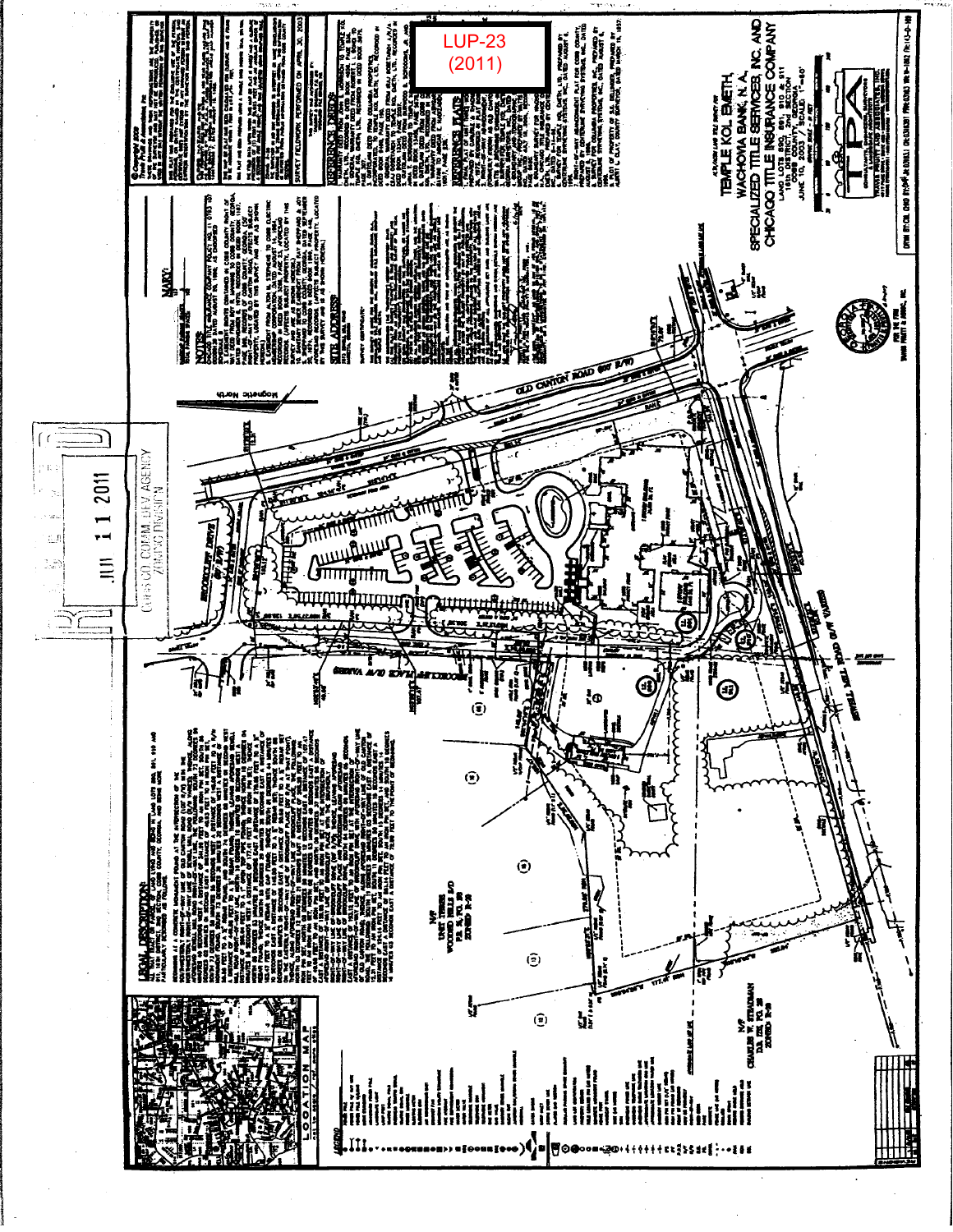| <b>APPLICANT:</b>           | Temple Kol Emeth                                                | PETITION NO:                            | $LUP-23$          |  |  |
|-----------------------------|-----------------------------------------------------------------|-----------------------------------------|-------------------|--|--|
|                             | 770-973-9205                                                    | <b>HEARING DATE (PC):</b>               | 09-08-2011        |  |  |
| <b>REPRESENTATIVE:</b>      | <b>Steven Cadranel</b>                                          | <b>HEARING DATE (BOC):</b>              | 09-20-2011        |  |  |
|                             | 404-869-7155                                                    | <b>PRESENT ZONING:</b>                  | $R-20$            |  |  |
| <b>TITLEHOLDER:</b>         | Temple Kol Emeth                                                |                                         |                   |  |  |
|                             |                                                                 | <b>PROPOSED ZONING:</b>                 | Land Use          |  |  |
| PROPERTY LOCATION:          | Northwest intersection of Old Canton                            |                                         | Permit (Renewal)  |  |  |
|                             | Road and Sewell Mill Road, and at the southeast intersection of | <b>PROPOSED USE:</b>                    | Preschool/Daycare |  |  |
|                             | Brookcliff Drive and Brookcliff Place (1415 Old Canton Road)    |                                         |                   |  |  |
| <b>ACCESS TO PROPERTY:</b>  | Old Canton Road                                                 | <b>SIZE OF TRACT:</b>                   | 5.75 acres        |  |  |
|                             |                                                                 | <b>DISTRICT:</b>                        | 16                |  |  |
|                             | Existing<br>PHYSICAL CHARACTERISTICS TO SITE:                   | <b>LAND LOT(S):</b>                     | 890, 891          |  |  |
| buildings                   |                                                                 | PARCEL(S):                              | 24                |  |  |
|                             |                                                                 | $n/a$  <br><b>PAID</b><br><b>TAXES:</b> | <b>DUE</b>        |  |  |
| <b>FUTURE LAND USE MAP:</b> | <b>Public Institutional</b>                                     | 3<br><b>COMMISSION DISTRICT:</b>        |                   |  |  |
|                             | <b>CONTIGUOUS ZONING/DEVELOPMENT</b>                            |                                         |                   |  |  |

| <b>NORTH:</b> | R-20/ single-family house                           |
|---------------|-----------------------------------------------------|
| <b>SOUTH:</b> | RA-4/ Princeton Corners subdivision                 |
| <b>EAST:</b>  | R-20/ Eastminister Presbyterian Church              |
| WEST:         | R-20/Wooded Hills subdivision, single-family houses |

**OPPOSITION:** No. OPPOSED: PETITION No.: \_\_\_\_\_ SPOKESMAN: \_\_\_\_\_\_\_\_\_\_\_\_\_\_\_\_\_\_\_\_\_\_\_\_

### **PLANNING COMMISSION RECOMMENDATION**

**APPROVED \_\_\_\_\_ MOTION BY \_\_\_\_\_\_\_\_\_\_** 

**REJECTED \_\_\_\_\_ SECONDED \_\_\_\_\_\_\_\_\_\_** 

**HELD \_\_\_\_\_ CARRIED \_\_\_\_** 

# **BOARD OF COMMISSIONERS DECISION**

**APPROVED \_\_\_\_\_ MOTION BY \_\_\_\_\_\_\_\_\_\_ REJECTED \_\_\_\_\_ SECONDED \_\_\_\_\_\_\_\_\_\_** 

**HELD** \_\_\_\_\_ CARRIED \_\_\_\_

**STIPULATIONS:** 

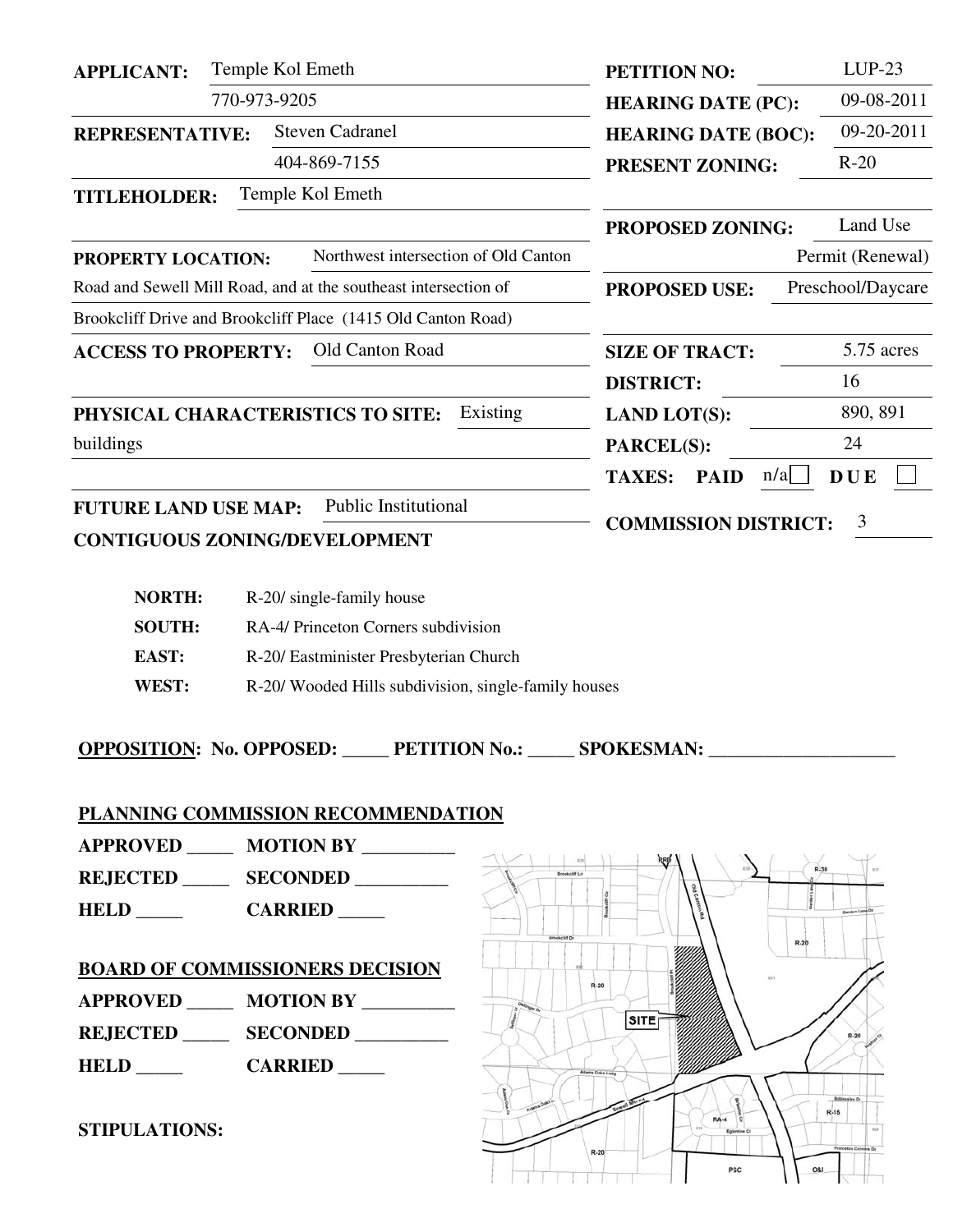**LUP-23**

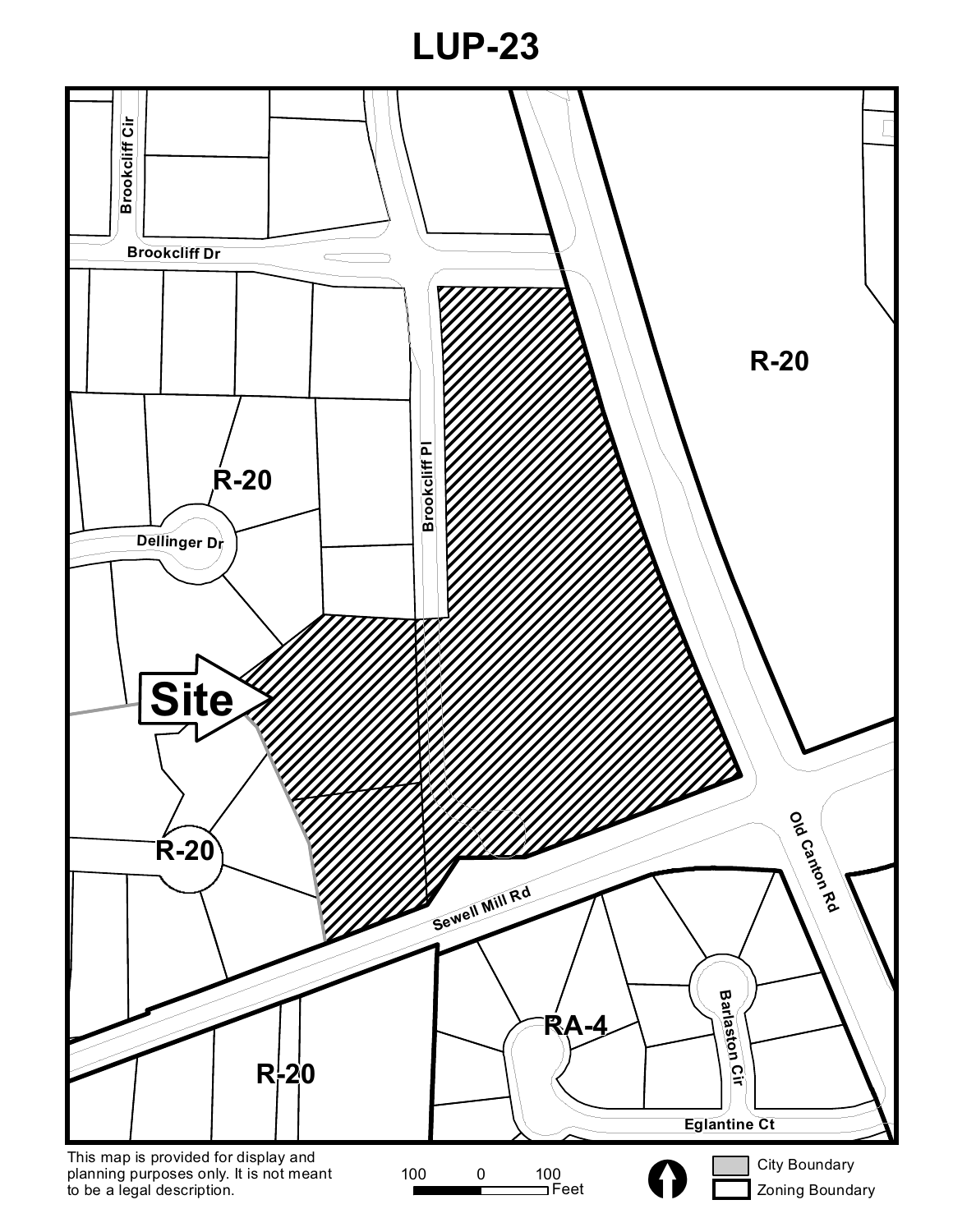| <b>APPLICANT:</b> Temple Kol Emeth |  |  | <b>PETITION No.:</b> LUP-23 |  |  |  |
|------------------------------------|--|--|-----------------------------|--|--|--|
| <b>PRESENT ZONING: R-20</b>        |  |  | <b>PETITION FOR:</b> LUP    |  |  |  |
|                                    |  |  |                             |  |  |  |

**ZONING COMMENTS: Staff Member Responsible:** Terry Martin, MPA

The applicant is requesting a Temporary Land Use Permit (LUP) renewal to continue providing child daycare and preschool to nonmembers of the facility. The applicant's desire is to continue the program accomodating up to 100 children. The daycare operates Monday through Friday from 7:00 a.m. to 6:00 p.m. The original approval stipulated both a traffic plan for drop off and pick up as well as a site plan which are attached (see Exhibit "A").

**Historic Preservation:** No comment.

**Cemetery Preservation:** No comment.

\* \* \* \* \* \* \* \* \* \* \* \* \* \* \* \* \* \* \* \* \* \* \* \* \* \* \* \* \* \* \* \* \* \* \* \* \* \* \* \* \* \*

#### **WATER & SEWER COMMENTS:**

Address connected to water. No additional comments.

#### **TRAFFIC COMMENTS:**

Recommend applicant be required to meet all Cobb County Development Standards and Ordinances related to project improvements.

#### **FIRE COMMENTS:**

**NO COMMENTS:** After analyzing the information presented for a Preliminary Review, the Cobb County Fire Marshal's Office is confident that all other items can be addressed during the Plan Review Stage.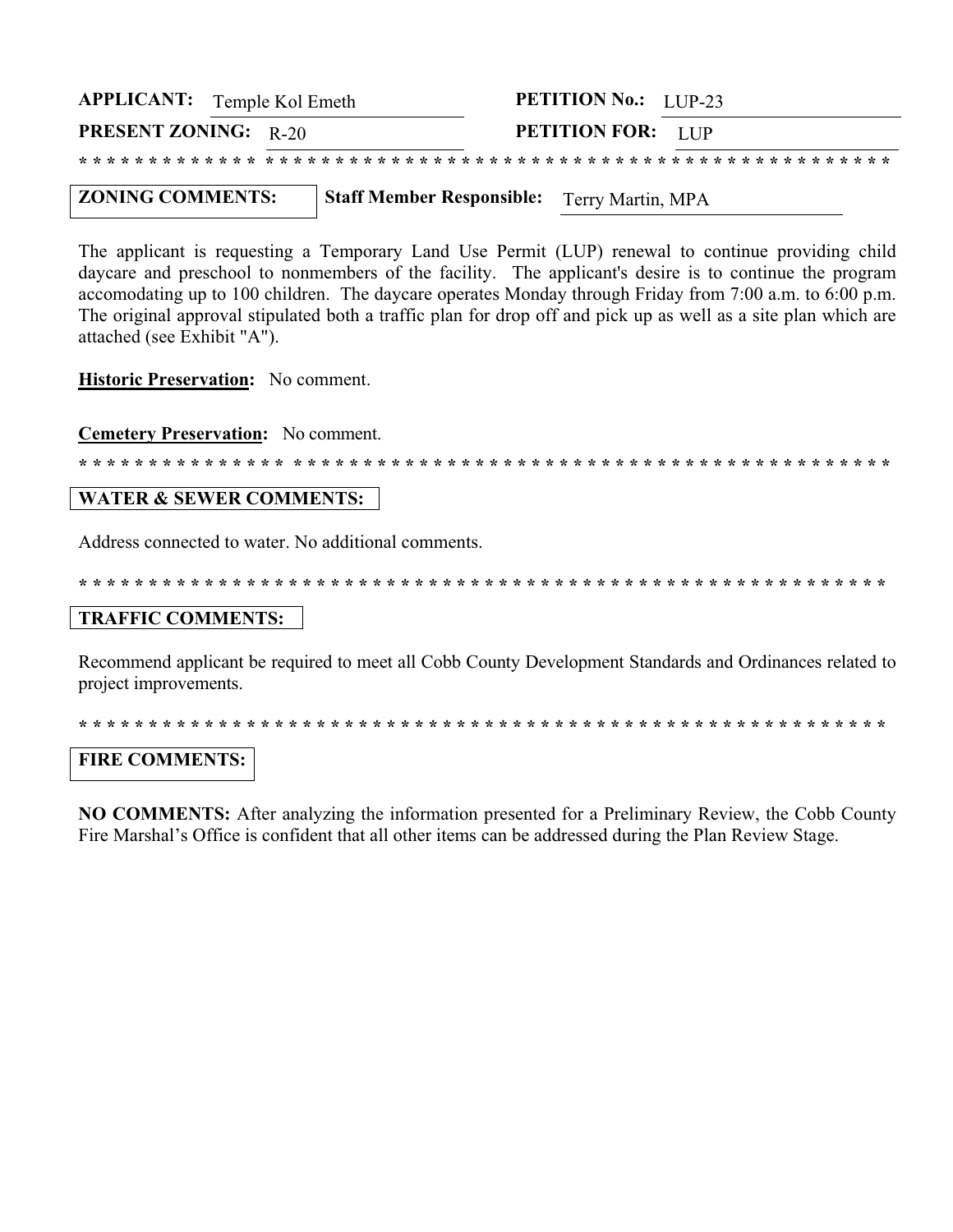## PETITION NO.: LUP-23

**PETITION FOR: LUP (Renewal)** 

## PRESENT ZONING: R-20

#### **DRAINAGE COMMENTS**

No comments.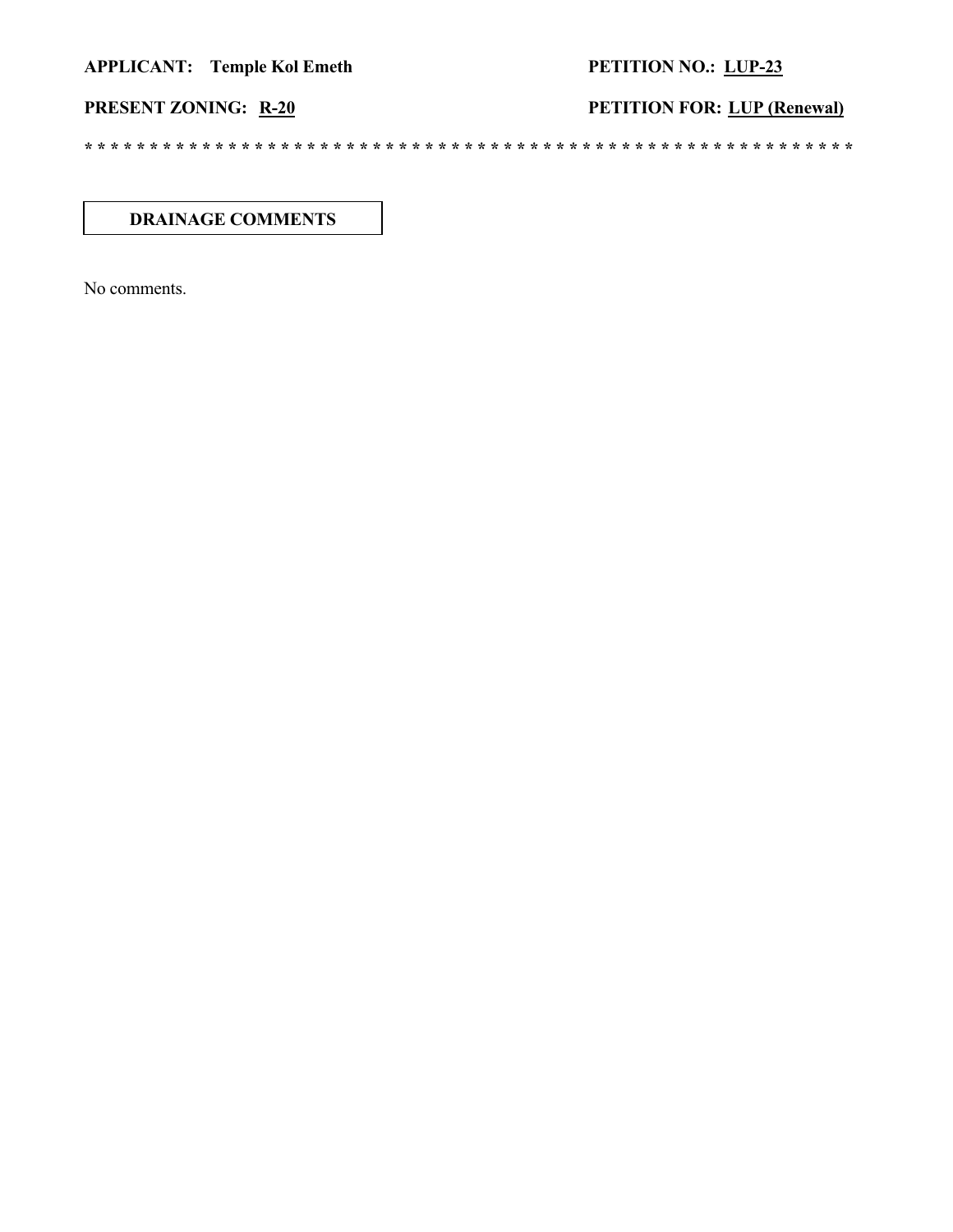### **STAFF RECOMMENDATIONS**

#### **LUP-23 TEMPLE KOL EMETH**

It is Staff's opinion that the applicant's proposal will permit a use that is suitable in view of the use and development of adjacent and nearby properties. The area contains a mixture of residentials uses, other religious facilities and some commercially zoned property to the south. The applicant has the required infrastructure relating to parking and drop off/ pick up facilities. The applicant has already been granted the LUP for the requested program one (1) year ago and simply wishes to renew in order to continue operations. The property has been used for an institutional use for many years prior to this request. Based on the above analysis, Staff recommends APPROVAL for 24 months subject to:

- Site plan received by the Zoning Division on July 11, 1011 with the District Commissioner approving minor changes;
- Maximum of 100 children;
- Fire Department comments; and
- DOT comments and recommendations.

**The recommendations made by the Planning and Zoning Staff are only the opinions of the Planning and Zoning Staff and are by no means the final decision. The Cobb County Board of Commissioners makes the final decisions on all Rezoning and Land Use Permits at an advertised public hearing.**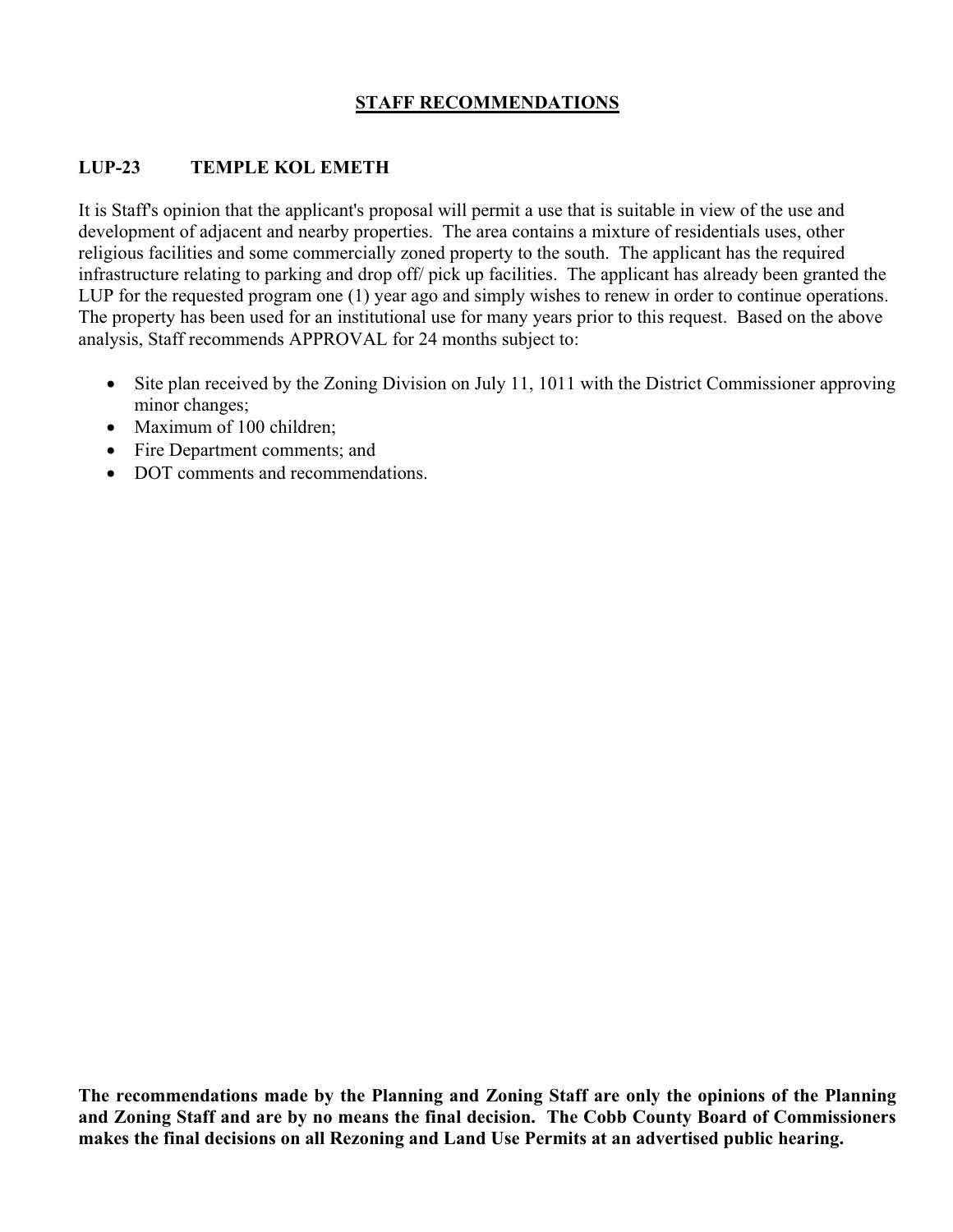|            | <b>Application #:</b><br>2011<br><b>PC Hearing Date:</b><br>BOC Hearing Date: $9-2$<br>COBB CO COMM. DEV. AGENCY<br><b>ZONING DIVISION</b><br>TEMPORARY LAND USE PERMIT WORKSHEET                    |
|------------|------------------------------------------------------------------------------------------------------------------------------------------------------------------------------------------------------|
| 1.         | Type of business? 7 Ce School                                                                                                                                                                        |
| 2.         | <u>304</u><br>Number of employees?                                                                                                                                                                   |
| 3.         | Days of operation?<br><u>Inru</u><br>onday                                                                                                                                                           |
| 4.         | <b>Hours of operation?</b><br><u>nr 00:4</u><br>00<br>А                                                                                                                                              |
| 5.         | Number of clients, customers, or sales persons coming to the house                                                                                                                                   |
|            | per day? $80 - 100$ ; Per week?                                                                                                                                                                      |
| 6.         | Where do clients, customers and/or employees park?<br>Driveway: _______; Street: ______; Other (Explain):                                                                                            |
|            |                                                                                                                                                                                                      |
|            |                                                                                                                                                                                                      |
| 7.         | Signs? No:<br>$\chi$ (If yes, then how many, size,<br>: Yes:<br>and location): one: by sign<br>for singapque small in size and                                                                       |
| 8.         | in compliance with County orthogne<br>Number of vehicles related to this request? (Please also state type of<br>vehicle, i.e. dump truck, bobcat, trailer, etc.): $N / A$                            |
| 9.         | Deliveries? No $\mathbf{y}$ ; Yes $\mathbf{y}$ (If yes, then how many per day or<br>week, and is the delivery via semi-truck, USPS, Fedex, UPS, etc.)<br>Meal / mail are time a day in HICCA Minibus |
|            |                                                                                                                                                                                                      |
| 10.<br>11. | Does the applicant live in the house? Yes $N_A$ $\wedge$ ;No $N_A$<br>Any outdoor storage? No $X$ ; Yes (If yes, please state what<br>is kept outside):                                              |
| 12.        | Length of time requested: 5 years to permanent                                                                                                                                                       |
| 13.        | Any additional information? (Please attach additional information if needed):                                                                                                                        |
|            | None. The school has been in operation                                                                                                                                                               |
|            | for nearly a year without any infeaction or<br><u>Complaint</u>                                                                                                                                      |
|            | Date: $7/(6/11)$<br>Applicant signature:                                                                                                                                                             |
|            | Applicant name (printed): Steven Cadrane                                                                                                                                                             |

 $\bullet$ 

 $\bar{\textbf{z}}$ 

I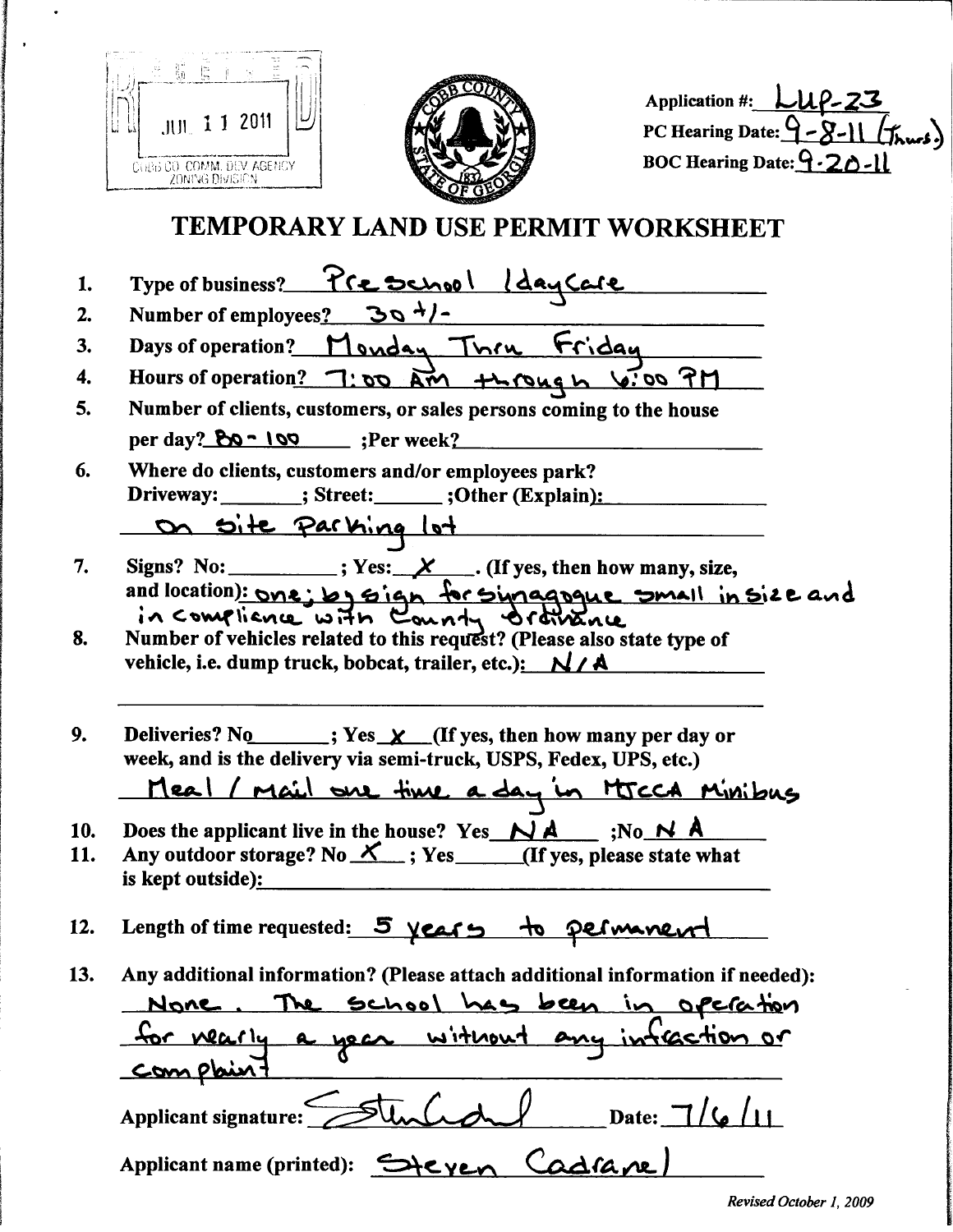PAGE 3 OF 9

**APPLICATION NO.** 

# **ORIGINAL DATE OF APPLICATION:** 07-20-10

#### **APPLICANTS NAME: TEMPLE KOL EMETH**

#### THE FOLLOWING REPRESENTS THE FINAL DECISIONS OF THE COBB COUNTY BOARD OF COMMISSIONERS

#### **BOC DECISION OF 08-17-10 ZONING HEARING:**

TEMPLE KOL EMETH (Temple Kol Emeth, LTD, owner) requesting a Land Use Permit for the purpose of a Preschool/Daycare in Land Lots 890, 891, 910 and 911 of the 16<sup>th</sup> District. Located at the northeast intersection of Old Canton Road and Sewell Mill Road and at the southeast intersection of Brookcliff Place and Brookcliff Drive (1415 Old Canton Road).

The public hearing was opened and Ms. Kathy Zickert and Ms. Fariba Bayani addressed the Board. Following presentations and discussion, the following motion was made:

MOTION: Motion by Powell, second by Ott, to approve Land Use Permit for 12 months subject to:

- letter of agreeable conditions submitted by Ms. Kathy Zickert dated August 16, 2010, with the following changes (attached and made a part of these minutes):  $\triangleright$  Strike Items No. 11, 14, 15 and 16 (subsections a, b and c) in their entirety
- rendering of drop-off and pick-up traffic plan (attached and made a part of these minutes)
- site plan received by the Zoning Division May 5, 2010, with the District Commissioner approving minor modifications (attached and made a part of these minutes)
- maximum of 100 children
- Fire Department comments and recommendations
- Cobb DOT comments and recommendations

**ADOPTED** unanimously VOTE:

Clerk's Note: Commissioner Powell directed Code Enforcement to assess the temple's land uses and activities and report findings back to the Board of Commissioners.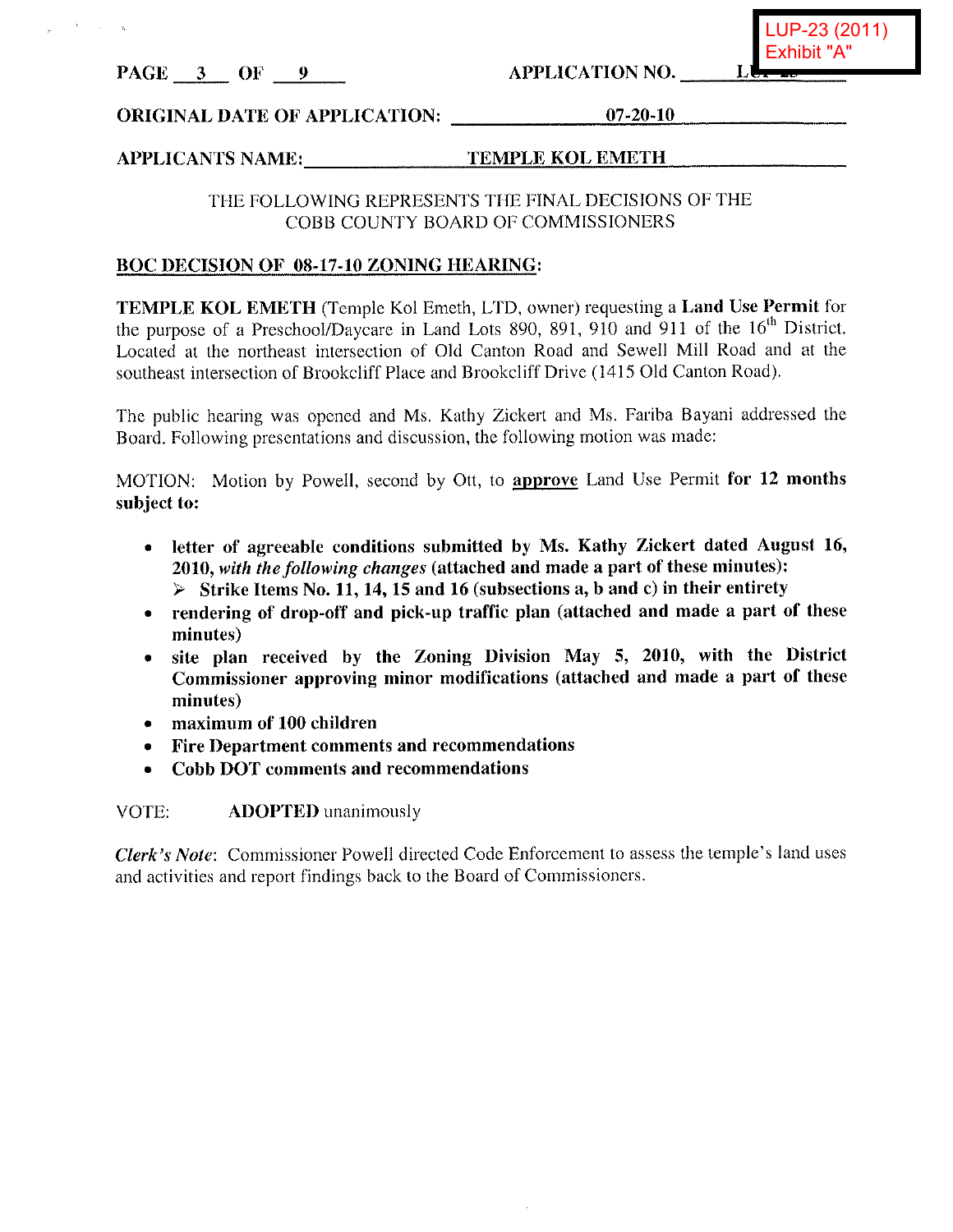Promenade II, Suite 3100 1230 Peachtree Street, N.E. Atlanta, Georgia 30309-3592 Tel: 404 815-3500 Fax: 404 815-3509 www.sgrlaw.com

| 子引き 飛転           | $P_{\text{c}}$ Petition No. LU P-23 |
|------------------|-------------------------------------|
| Doc. Type letter | $n\tilde{\mathcal{L}}$ agr          |
| 声声 tug. Date.    |                                     |

SMITH, GAMBRELL & RUSSELL, LLP

Attorneys at Law

 $P = \frac{1}{2}$ 

Kathryn M. Zickert Direct Tel: 404-815-3704 Direct Fax: 404-685-7004 kmzickert@sgrlaw.com

August 16, 2010

|                                                                                                              | DAY                                                                                                                                |
|--------------------------------------------------------------------------------------------------------------|------------------------------------------------------------------------------------------------------------------------------------|
| Mr. John P. Pederson, AICP, Planner III<br>Cobb County Zoning Division<br>P.O. Box 649<br>Marietta, GA 30061 | $-2010$ BY K. Zicker +<br><u>lug</u><br>0F -<br>90ni<br>COUNTY CLERK/ASST. COUNTY CLERK/DEPUTY COUNTY CLERK<br>COBB COUNTY GEORGIA |
| Re:<br>Application of Temple Kol Emeth for Temporary Land Use                                                | mar A                                                                                                                              |

Permit (LUP-23)

Dear John:

As you know, the undersigned and this law firm represent Temple Kol Emeth ("TKE") in relation to its Temporary Land Use Permit application (the "Application") to operate a preschool program on  $\pm$  5.75 acres located in the northwest quadrant of the intersection of Sewell Mill and Old Canton Roads (the "Subject Property"), all as further described in the Application. After meeting with the Planning and Zoning Staff and various departmental representatives, engaging in discussions with area homeowner groups and homeowner representatives, and reviewing Staff comments and recommendations and the uses of surrounding properties, we have been authorized to submit this letter of agreeable stipulations and conditions which, if the Application is approved, as submitted, shall become a part of the requested Temporary Land Use Permit and bind the Subject Property. This letter shall supersede and replace in full the letter with agreeable stipulations and conditions dated and filed August 13, 2010. The referenced stipulations and conditions are as follows:

- $\mathbf{1}$ . The pre-school program shall be limited to children from six (6) weeks through five (5) years of age and be open to TKE members and non-members.
- $2.$ TKE or an affiliated organization, such as the Marcus Jewish Community Center of Atlanta, shall operate the pre-school program.
- $3.$ The pre-school shall be limited to a maximum of 100 children at the pre-school facility at any one (1) time.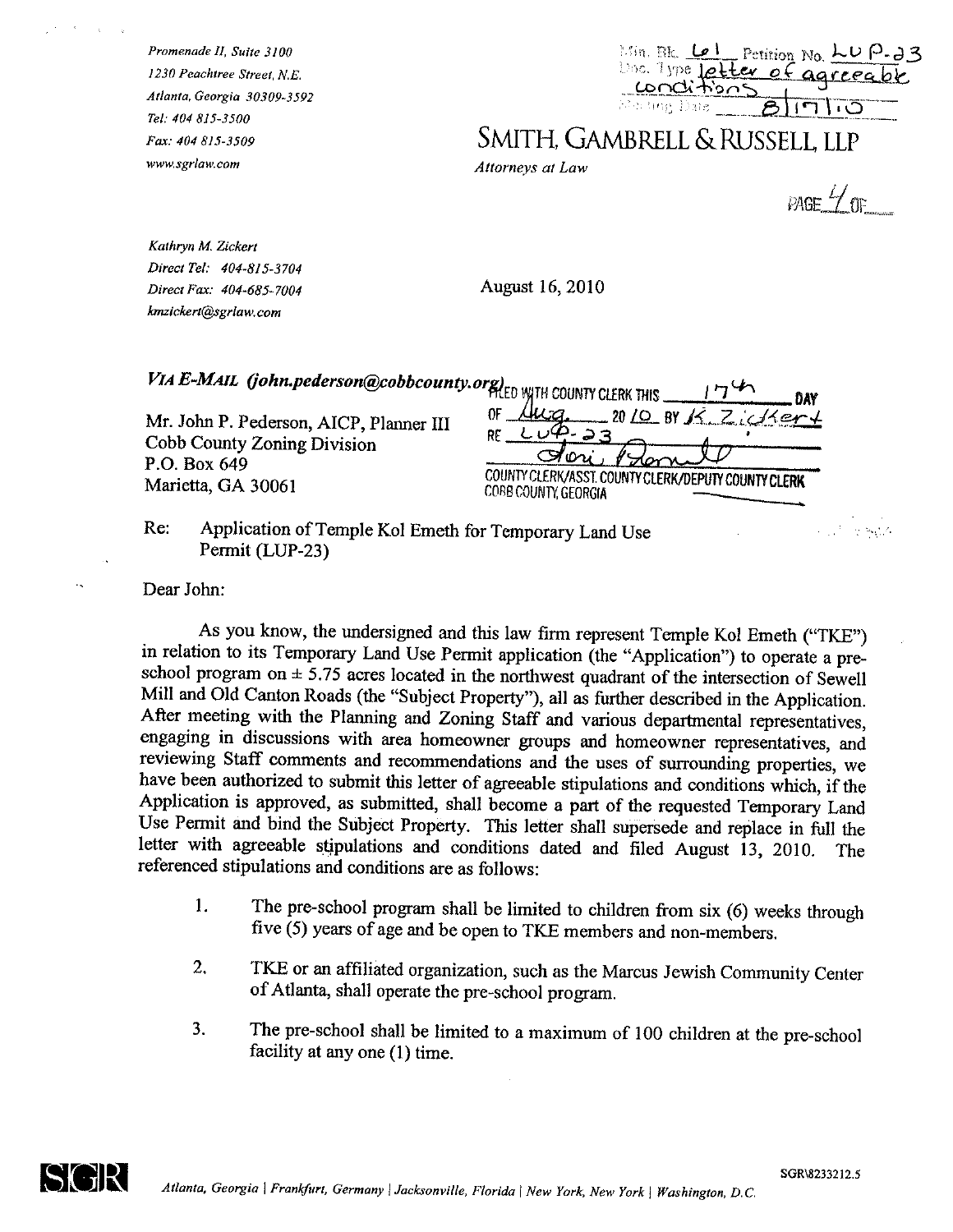Mr. John P. Pederson, AICP, Planner III August 16, 2010 Page 2

Petition No.  $L \cup P - 33$ ठानाउ Mceting Date \_ Continued

PAGES OF

- 4. The hours of operation of the pre-school shall be limited to Monday through Friday, from  $7:00$  a.m. to  $6:00$  p.m.
- 5. The operator of the pre-school shall follow a drop-off and pick-up plan which will require ingress and egress exclusively from Old Canton Road, as reflected on the Circulation Plan attached hereto as Exhibit "A". During the hours of operation of the pre-school, the driveway from the Subject Property onto Brookcliff Place shall be blocked, and neither it nor the private road with circle off of Brookcliff Place, shall be used for pre-school access.
- 6. The pre-school may use the two (2) existing playgrounds on the Subject Property, and the playground closest to Brookcliff Place shall be screened by an opaque wooden fence.
- 7. TKE shall not use Brookcliff Place for outdoor events and shall take steps, such as by making announcements from the pulpit and in the regular synagogue newsletter, to prohibit TKE members from parking in front of the residences on Brookcliff Place.
- 8. At the neighborhood's request, TKE will request the County to allow "No Parking" signs to be erected on Brookcliff Place in front of the residences.
- $9<sub>1</sub>$ TKE will work with the County DOT to erect a "No Outlet" sign at the intersection of Brookcliff Place and Brookcliff Drive to discourage use of Brookcliff Place by the general public.
- 10. The initial term of the Temporary Land Use Permit shall be limited to twelve (12) months, with an anticipated renewal at the end of that time.
- 11. Minor modifications to any stipulation approved with the Application may be approved by the District Commissioner, as needed or necessary.

TKE also owns  $\pm$  5.74 acres of land west of Brookcliff Place which contain, among other improvements, the Doc Lebow Center (the "Western Parcel"). Although the Western Parcel is not part of the Application, the Applicant voluntarily agrees to the following additional stipulations and conditions respecting the Western Parcel:

- TKE will prohibit staff members in the pre-school program from parking on the 12. Western Parcel during the term of the Temporary Land Use Permit.
- 13. TKE will prohibit children in the pre-school program from using the Western Parcel during the term of the Temporary Land Use Permit.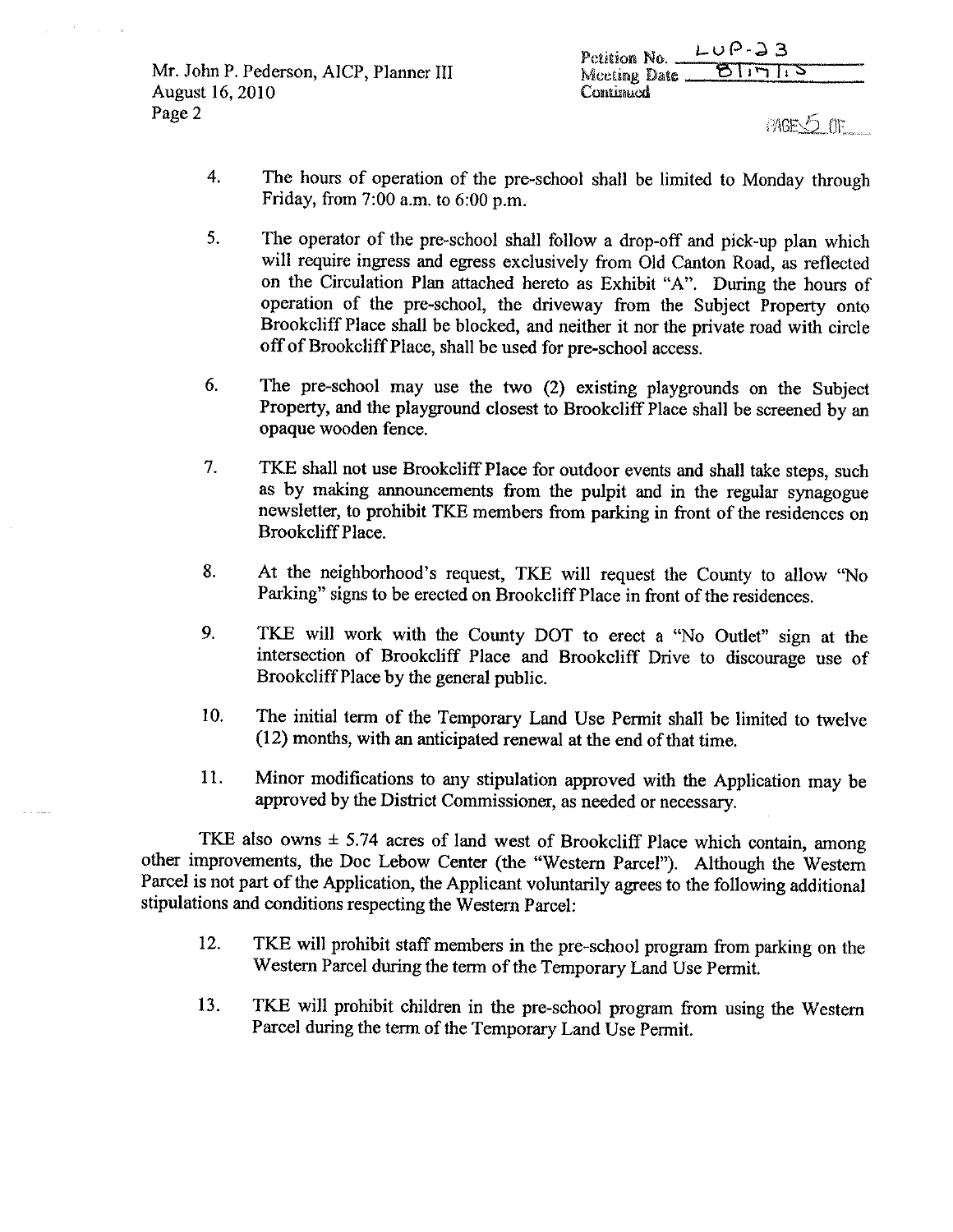Mr. John P. Pederson, AICP, Planner III August 16, 2010 Page 3

| Petition No. $\angle LUP \cdot 23$ |                |
|------------------------------------|----------------|
| Meeting Date                       | B1710          |
| Continued                          |                |
|                                    | $PAGE \sim QF$ |

- 14. TKE will not use the Western Parcel for outdoor services during the term of the Temporary Land Use Permit, except for one (1) outdoor service during the summer months to conclude by 9:00 p.m. or except as otherwise may be expressly approved by the District Commissioner.
- 15. TKE will preserve as an undisturbed buffer the first 35 feet south of and perpendicular to the common boundary line of the Western Parcel and 1415 Brookcliff Place, currently owned by Hassan Bayani, during the term of the Temporary Land Use Permit. However, TKE shall not be required to remove any portion of the driveway that may currently exist within the proposed undisturbed buffer area.
- 16. TKE may continue to hold synagogue functions, such as worship services, tutoring, board and other meetings, religious school classes, and youth group lounge and lock-ins at the Doc Lebow Center on the Western Parcel and, during the term of the Temporary Land Use Permit, agrees that:
	- a. Organized youth activities at the Doc Lebow Center shall be chaperoned at all times.
	- b. All activities conducted at the Doc Lebow Center shall conclude no later than 9:00 p.m., except as indicated in subparagraph (c) below or as otherwise may be expressly approved by the District Commissioner.
	- c. On no more than twelve (12) occasions per year and strictly limited to a Friday or Saturday night, activities at the Doc Lebow Center on the Western Parcel may extend until 11:00 p.m. Additionally, on no more than four (4) occasions per year and strictly limited to a Friday or Saturday night, TKE may host youth fellowship lock-ins, in which youth spend the night in the Doc Lebow Center on the Western Parcel. In the event of a lock-in, all youth shall be indoors at the Doc Lebow Center no later than 11:00 p.m.
- 17. TKE will encourage, such as by making announcements from the pulpit and in the regular synagogue newsletter, cars arriving for the organized youth activities at the Doc Lebow Center as referenced in paragraph 16 above to park, drop off and pick up, as applicable, in the main parking lot on the Subject Property, and not on Brookcliff Place.

TKE notes that it already has removed the non-permitted signage on the front of the Lebow Center.

Please do not hesitate to contact me if you have any questions or concerns regarding the application or the stipulations and conditions proposed in this letter.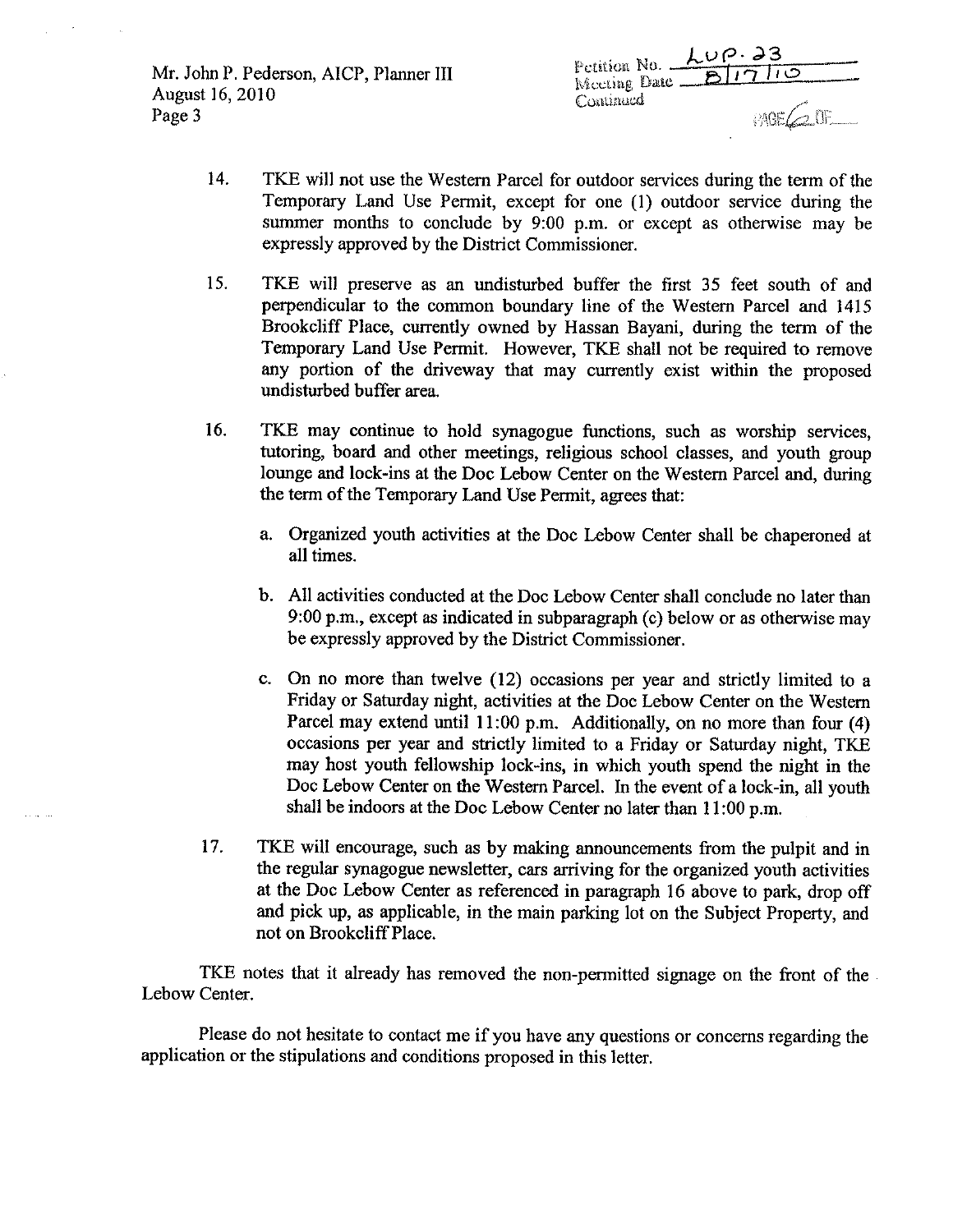Mr. John P. Pederson, AICP, Planner III August 16, 2010 Page 4

| Petition No. | $LUP.$ 23 |  |
|--------------|-----------|--|
|              |           |  |
| CONTINUES    |           |  |

 $\begin{array}{c} \mathbb{A}\text{GE}\ \widetilde{\angle}\ \mathbb{O}\text{E} \ \mathbb{A} \ \mathbb{O}\text{F} \ \mathbb{A} \ \mathbb{O}\text{F} \ \mathbb{A} \ \mathbb{O}\text{F} \ \mathbb{A} \ \mathbb{O}\text{F} \ \mathbb{A} \ \mathbb{O}\text{F} \ \mathbb{A} \ \mathbb{O}\text{F} \ \mathbb{A} \ \mathbb{O}\text{F} \ \mathbb{A} \ \mathbb{O}\text{F} \ \mathbb{A} \ \mathbb{O}\text{F} \ \mathbb{A} \ \mathbb{O}\text{F} \ \mathbb{A$ 

Sincerely,

Kathryn M. Zickert

KMZ/jlp

Members, Cobb County Board of Commissioners cc: tlee@cobbcounty.org woody.thompson@cobbcounty.org hgoreham@cobbcounty.org thea.powell@cobbcounty.org bob.ott@cobbcounty.org Ms. Jill Flamm, East Cobb Civic Association-jill@flammga.us LadyJustice.GA@gmail.com Temple Kol Emeth kpardue@premiumproductsgroup.com dwmayer@bellsouth.net diane.lidz@troutmansanders.com **MJCCA** howard.hyman@atlantajcc.org Janice.wolf@atlantajcc.org Ms. Karen King, Deputy County Clerk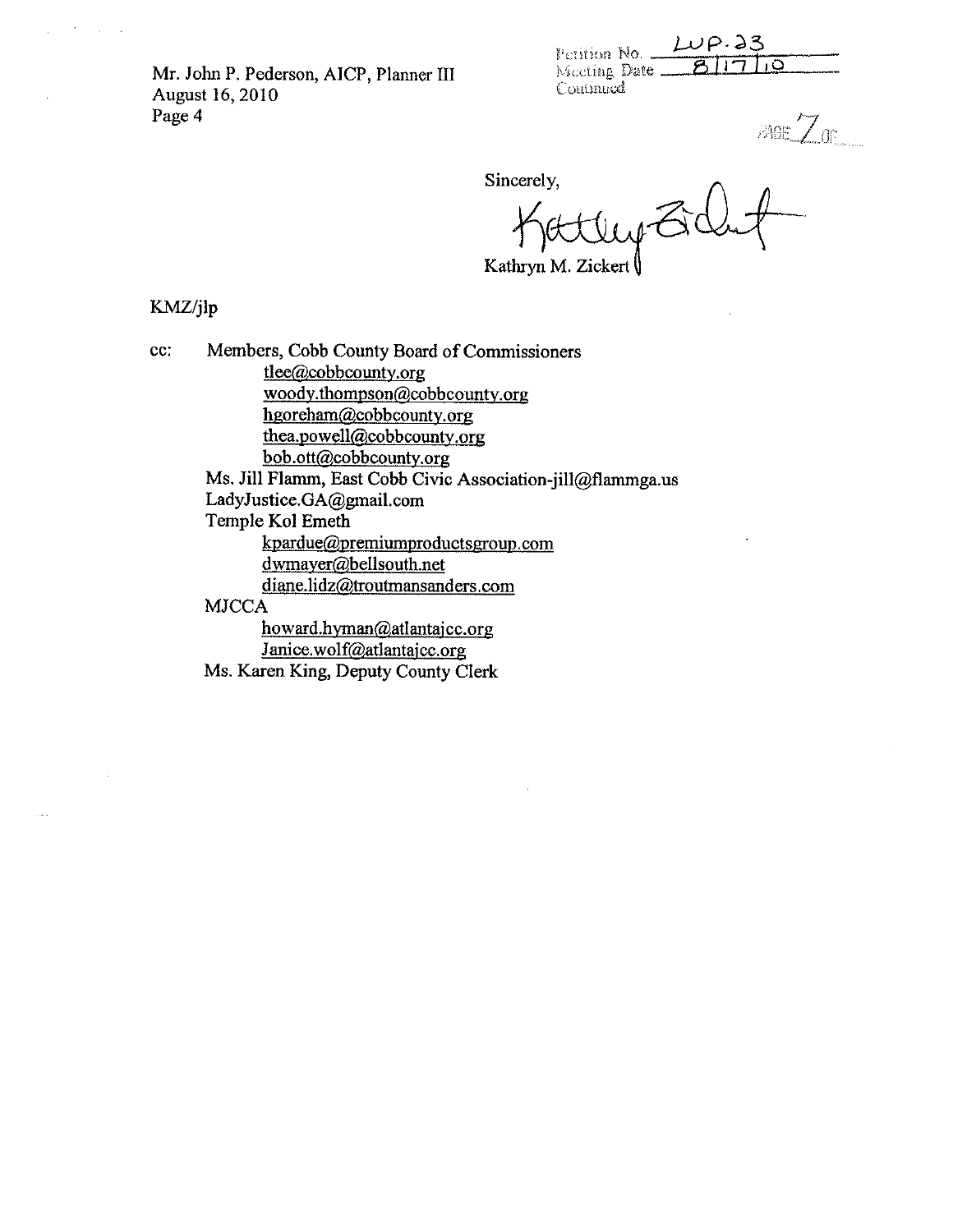